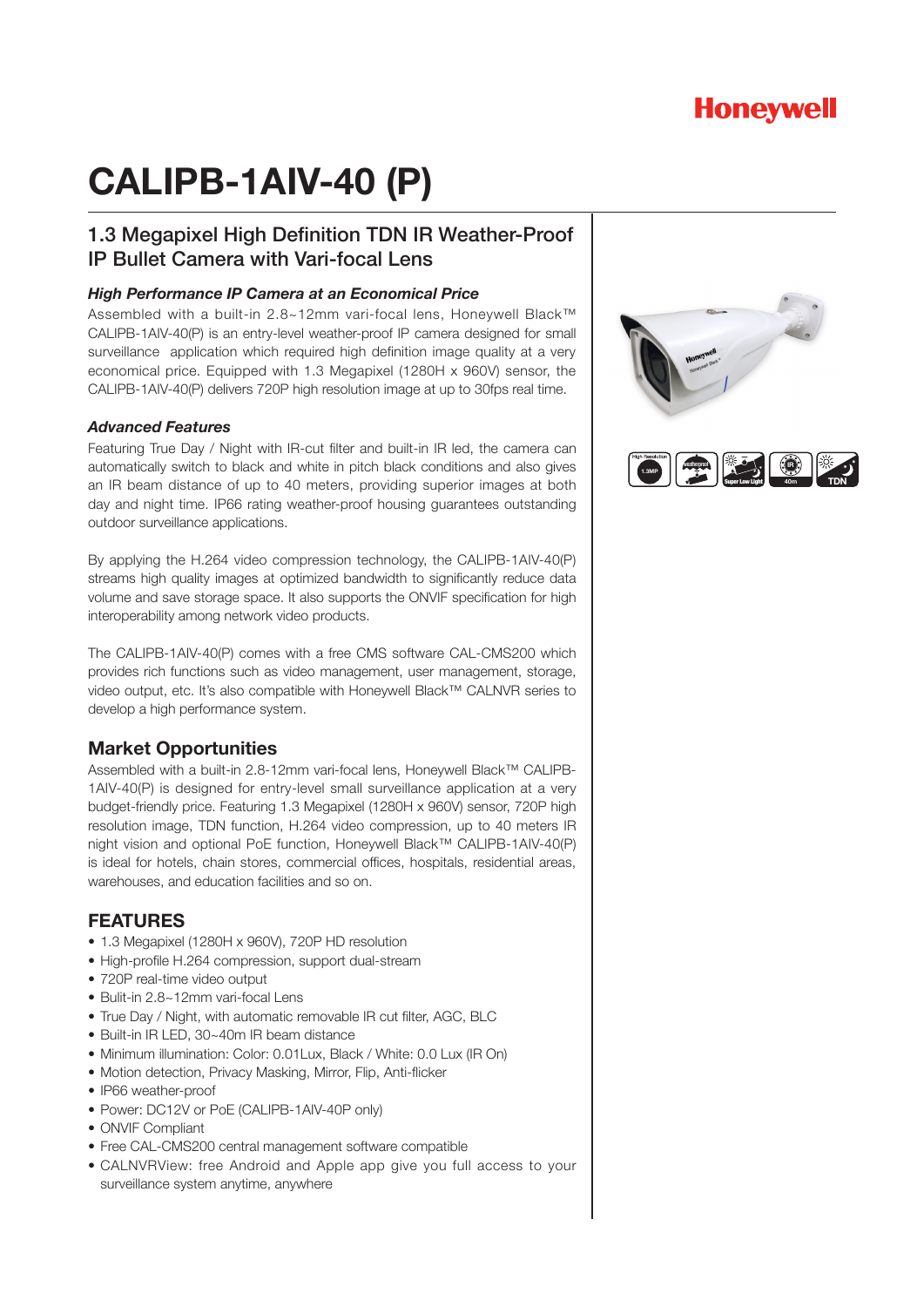# **CALIPB-1AIV-40 (P)**

## 1.3 Megapixel High Definition TDN IR Weather-Proof IP Bullet Camera with Vari-focal Lens

### **SPECIFICATIONS**

| Model                            | CALIPB-1AIV-40                                                                                                                                                                                                                              | CALIPB-1AIV-40P |
|----------------------------------|---------------------------------------------------------------------------------------------------------------------------------------------------------------------------------------------------------------------------------------------|-----------------|
| <b>Image Sensor</b>              | 1/3" ultra-low illumination CMOS                                                                                                                                                                                                            |                 |
| <b>Effective Pixels</b>          | 1280 (H) x 960 (V)                                                                                                                                                                                                                          |                 |
| Minimum Illumination             | Color: 0.01Lux @ (F1.2, AGC ON)<br>B/W: 0.0Lux (IR On)                                                                                                                                                                                      |                 |
| <b>Shutter Speed</b>             | Auto, 1/50 (1/60) sec, 1/120 sec, 1/250 sec, 1/500 sec, 1/1000 sec, 1/2000 sec, 1/4000 sec,<br>1/10,000 sec (millisecond adjustable)                                                                                                        |                 |
| Lens                             | Megapixel 2.8~12mm vari-focal lens                                                                                                                                                                                                          |                 |
| Day & Night                      | TDN, IR cut removable                                                                                                                                                                                                                       |                 |
| Day & Night Mode                 | Auto, Color, Black & White                                                                                                                                                                                                                  |                 |
| <b>IR Beam Distance</b>          | $30 - 40m$                                                                                                                                                                                                                                  |                 |
| <b>BLC</b>                       | ON/OFF                                                                                                                                                                                                                                      |                 |
| Auto Gain Control                | ON/OFF 0~100 adjustable                                                                                                                                                                                                                     |                 |
| <b>Slow Shutter</b>              | None, Low, Medium, High                                                                                                                                                                                                                     |                 |
| NT Level (DNR)                   | Day / Night 0~5 adjustable                                                                                                                                                                                                                  |                 |
| Image Set                        | Brightness, Contrast, Saturation, Hue can be customized through CMS client and IE browser                                                                                                                                                   |                 |
| <b>OSD Display</b>               | Time title, Channel title                                                                                                                                                                                                                   |                 |
| Video Compression                | H.264 High Profile dual-stream                                                                                                                                                                                                              |                 |
| Image Resolution &<br>Frame Rate | Main Stream:<br>50Hz: 25fps (720P: 1280 x 720), (1.3M: 1280 x 960),<br>60Hz: 30fps (720P: 1280 x 720), (1.3M: 1280 x 960)<br>Sub-Stream:<br>50Hz: 25fps (D1: 704 x 576), (CIF: 352 x 288),<br>60Hz: 30fps (D1: 704 x 576), (CIF: 352 x 288) |                 |
| <b>Bite Rate</b>                 | H.264: 100Kbps~6Mbps, Image resolution lowest / lower / general / high / higher / highest<br>selectable                                                                                                                                     |                 |
| <b>Bite Rate Type</b>            | CBR / VBR                                                                                                                                                                                                                                   |                 |
| Audio Compression                | G.711a                                                                                                                                                                                                                                      |                 |
| Network Interface Protocol       | ONVIF <sub>2.0</sub>                                                                                                                                                                                                                        |                 |
| Support Protocol                 | TCP/IP, HTTP, DHCP, DNS, DDNS, PPPoE, SMTP, NTP (HTTPS, SIP, 802.1x, IPv6)                                                                                                                                                                  |                 |
| <b>Browser</b>                   | IE6.0 to IE11.0                                                                                                                                                                                                                             |                 |
| Alarm Trigger                    | I/O trigger, video motion, video blind, video loss, intelligent analysis (line crossing), device<br>disconnect                                                                                                                              |                 |
| <b>Motion Detection</b>          | 396 zones                                                                                                                                                                                                                                   |                 |
| Privacy Masking (Region Cover)   | 4 zones                                                                                                                                                                                                                                     |                 |
| Max. User Access                 | 5 users                                                                                                                                                                                                                                     |                 |
| Ethernet                         | 1 RJ45 10M / 100M self adaptive Ethernet interface                                                                                                                                                                                          |                 |
| Storage                          | Network storage                                                                                                                                                                                                                             |                 |
| <b>CMS</b>                       | CAL-CMS200                                                                                                                                                                                                                                  |                 |
| Mobile View APP                  | CALNVRView for iPhone, iPad, Android                                                                                                                                                                                                        |                 |
| Operating Temperature            | $-10^{\circ}$ C $\sim$ 60 $^{\circ}$ C,                                                                                                                                                                                                     |                 |
| <b>Operating Humidity</b>        | Less than 90% (non-condensing)                                                                                                                                                                                                              |                 |
| Power Supply                     | DC12V±10%                                                                                                                                                                                                                                   |                 |
| Power Consumption                | 6W Max (excluding external loading)                                                                                                                                                                                                         |                 |
| Power over Ethernet (PoE)        | N/A                                                                                                                                                                                                                                         | IEEE 802.3af    |
| Dimension                        | 306 (D) x 118 (W) x 102 (H) mm                                                                                                                                                                                                              |                 |
| Weight                           | 1100g                                                                                                                                                                                                                                       |                 |
| <b>IP Protection</b>             | IP66                                                                                                                                                                                                                                        |                 |
| Certificate                      | CE, FCC, C-tick                                                                                                                                                                                                                             |                 |

Note: Honeywell reserves the right, without notification, to make changes in product design and/or specifications.